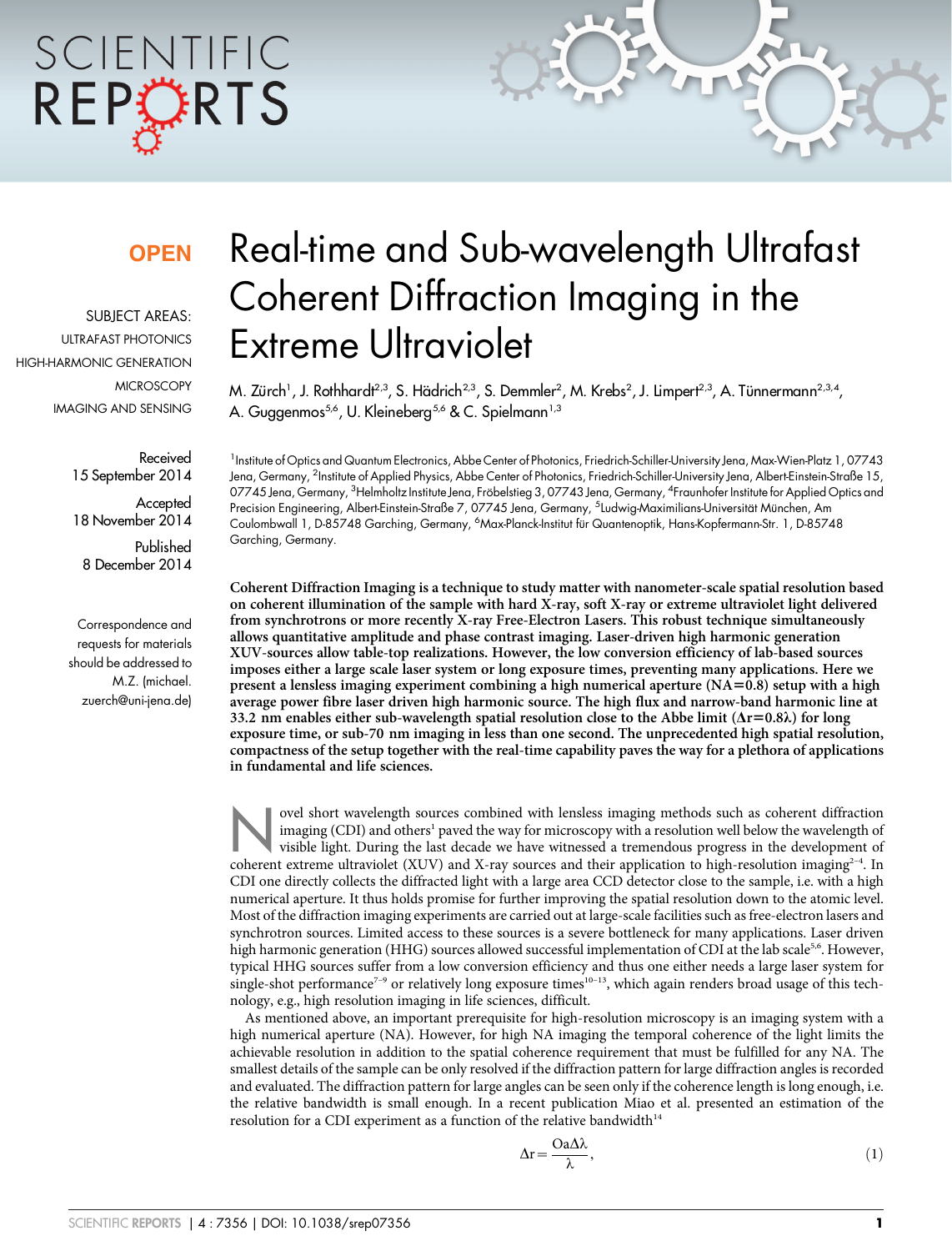

Figure 1 | The experimental setup for high resolution XUV imaging at high average power: (a), The pulses of a fiber based CPA (FCPA) system are spectrally broadened in a xenon filled hollow-core fiber and subsequently compressed with dielectric chirped mirrors (DCM). HHG is driven with 40 W of average power into a gas nozzle backed with 5 bar krypton. Two fused silica plates with antireflection coating for the IR are mainly reflecting the XUV light. Spectral selection of the 31<sup>st</sup> harmonic at 33.2 nm is done by a pair of aluminium filters followed by two curved XUV multilayer mirrors. The curved mirrors refocus the light tightly onto the sample. The diffracted light is captured by an XUV-sensitive CCD (CAM1). A beamstop (BS) suppresses the strong central speckle. (b) Measured XUV beam profile 20 mm behind the rear focus reveals good spatial beam properties. (c) The XUV multilayer mirrors, which are hit under almost normal incidence to minimize aberrations, have an overall reflectivity of 4.6% (solid black line) for the selected single harmonic line (dotted blue line).

where O is the linear oversampling ratio, which should be a little larger than two in an experimental realization, a is the typical object size and  $\Delta\lambda/\lambda$  is the relative bandwidth of the illuminating light.

A closer inspection of Equ. (1) reveals a major limitation for the achievable resolution using HHG sources driven by ultrashort pulse lasers. For a high conversion efficiency the laser pulses must be of high intensity and the pulse duration must be as short as possible<sup>15</sup>. For typical Ti:sapphire laser systems the pulses are 30 fs or shorter, resulting in a rather large relative bandwidth. Consequently, the XUV light will also have a rather large relative bandwidth, which is typically on the order of  $\Delta\lambda/\lambda$ =1/30. Using Equ. (1) the achievable resolution for a 3 micron large object can be estimated to be roughly 100 nm. Using longer driving pulses will lower the relative bandwidth, but at the same time reduces the conversion efficiency substantially. The lower photon flux will decrease the resolution by lowering the signal to noise ratio for a finite exposure time. Hence, the best ever reported relative spatial resolutions achieved with tabletop CDI setups do not significantly reach below two wavelengths of the illuminating light<sup>7,11,16</sup>.

To overcome this limitation we employ an XUV source based on a high repetition rate ytterbium-doped fiber CPA system operating at 1030 nm wavelength with subsequent nonlinear compression in a xenon gas filled hollow core fiber<sup>17</sup> (Fig. 1, methods). Our system is more compact than typically used ultrafast solid-state lasers, but the XUV photon flux is comparable or even higher<sup>18</sup> due to the high repetition rate<sup>19</sup>. The fiber-based approach further ensures an excellent beam quality, which is essential for high NA imaging. Our setup also contains specially designed XUV multilayer mirrors for selecting a single narrow-bandwidth harmonic line and focusing the radiation onto the target to be imaged. To concentrate as much light as possible onto the target, we use two concave XUV mirrors, where the first collimates the generated XUV light and the second focusses the light onto the target. A narrow z-fold  $(\alpha < 3^{\circ})$  assures small aberrations. It is worth to mention that this approach using two concave mirrors relaxes the need for a single highly focussing mirror, consequently requiring steeper z-fold angles, in order to concentrate the light onto the target<sup>5</sup> while the spectral selectivity is increased. The achieved focal spot size is roughly 5  $\mu$ m (FWHM). The experimental setup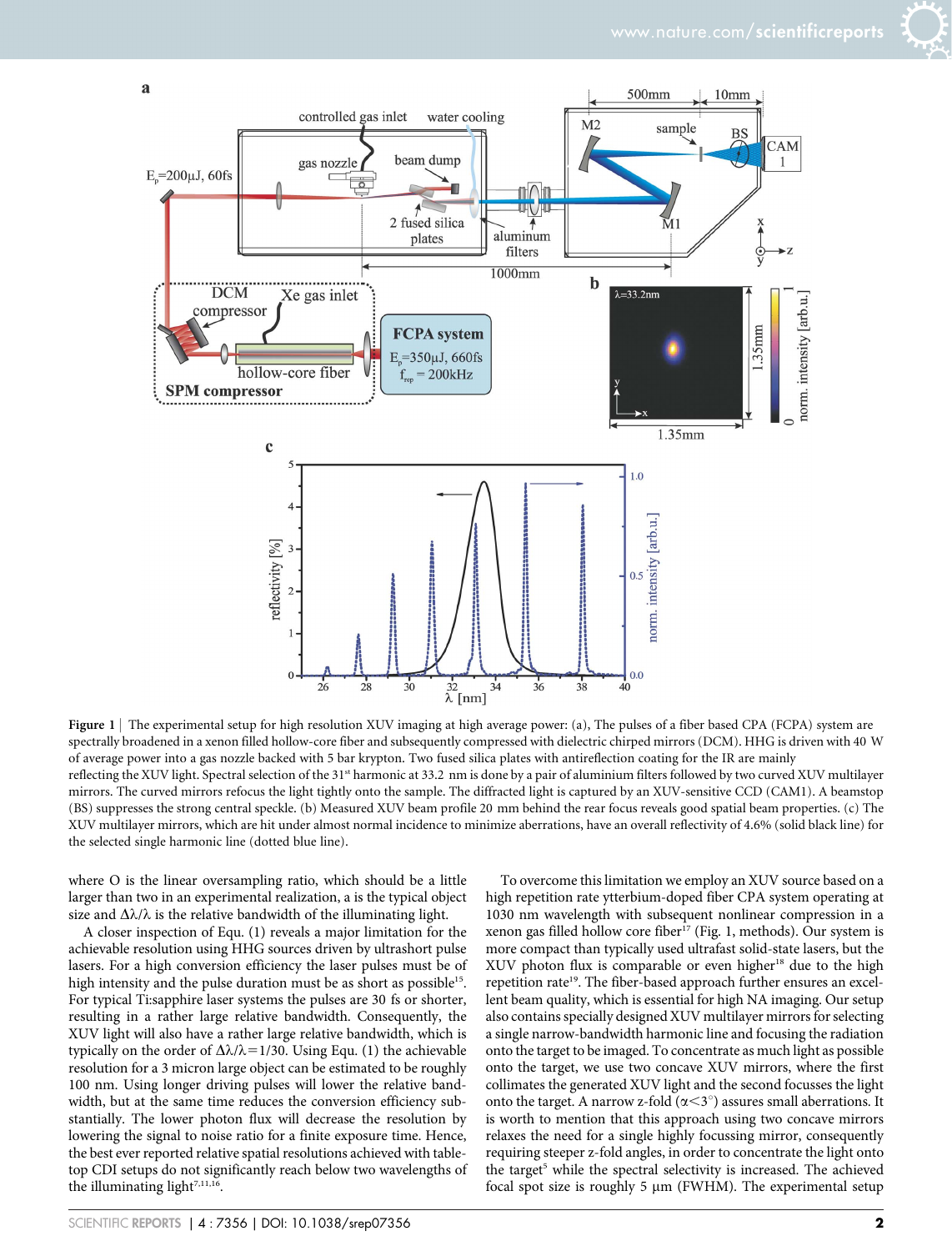



Figure 2 | XUV diffraction pattern and reconstruction at 0.8 $\lambda$  resolution for 150 s exposure time: (a), STEM image of the sample consisting of a 200 nm gold layer on a 200 nm thick silicon nitride membrane. (b), Measured raw diffraction pattern for an exposure time of 150 s and 33.2 nm wavelength. The pixels which are overexposed or obscured by the beamstop are set to zero. (c), The reconstructed object space shows the non-periodic complex-shaped object. In this panel the phase and amplitude of the complex-valued object space is encoded in the hue and brightness, respectively. Only the subwavelength features (sparks on the right lower part in a and details in ''Jena'') are missing as explained in the text (d), The analysis of the PRTF suggests a resolution of 26 nm corresponding to 0.8l. The scale bars in a and c are one micron.

along with a typical generated XUV spectrum featuring narrowband lines is depicted in Fig. 1. The XUV mirrors select the 31<sup>st</sup> harmonic of the IR laser leading to a monochromatic illumination with a relative bandwidth of  $\Delta\lambda/\lambda$ =1/220 ( $\lambda$ =33.2nm). See methods section for more experimental details. According to Equ. (1) the relative bandwidth allows for a resolution of  $\Delta r \approx 26$  nm, which is below the wavelength of the illuminating light.

For the high resolution imaging experiment we prepared a sample consisting of a 200 nm thick silicon nitride membrane covered with a 200 nm thick gold layer. With a focused ion beam we milled our institute's logo into the gold covered membrane forming a clear aperture with hard edges. A STEM image of the structure is depicted in Fig. 2a. The XUV radiation diffracted from the sample is captured in transmission geometry with an XUV sensitive CCD camera positioned 10 mm downstream from the sample. From the distance and the size of the camera chip we obtain a NA of 0.8. To suppress the high intensity central speckle of the diffraction pattern a beamstop was placed between the sample and the detector. It is worth mentioning that the whole setup, including the vacuum vessels used for HHG and imaging, is very compact and fits easily on an optical table. The Abbe limit for this configuration is  $\Delta$ r=20 nm. Hence, considering the NA and the achieved bandwidth, ultrafast XUV CDI is possible for the first time with a resolution below the illuminating wavelength.

#### SCIENTIFIC REPORTS | 4 : 7356 | DOI: 10.1038/srep07356 3

#### **Results**

The measured diffraction pattern for an exposure time of 150 s is shown in Fig. 2b. It covers the whole detector, implying the effective NA is comparable to the theoretical one. Prior to retrieving the object, the recorded image must be corrected, because the diffraction pattern will be projected onto the Ewald sphere and not onto the flat CCD chip16. After careful preparation of the experimental data we have successfully retrieved the object (Fig. 2c) using state-of-the-art phase retrieval techniques without any a priori knowledge except that the object is isolated, see methods section for details. The achieved spatial resolution is determined by analysing the phase retrieval transfer function (PRTF)<sup>20</sup>. Setting the threshold of the PRTF at 0.5 (Fig. 2d), which proofed to compare well with the achievable resolution in an optical microscope<sup>21</sup>, we obtain a halfperiod resolution of  $\Delta r=26$  nm. The strong drop of the PRTF at |q|  $\approx$  21  $\mu$ m<sup>-1</sup> is determined by the maximum observable momentum transfer, i.e. the measured intensity becomes too low, for an estimation of the PRTF. Nevertheless, up to  $|q| \approx 19 \ \mu m^{-1}$  the observed speckles allow retrieving the phase reasonably well, justifying the claim of the quoted resolution. We are confident that determining the resolution by the PRTF as a general measure is more accurate considering possible soft edges generated in the fabrication process (see SI (S.1) for additional line profile analysis and further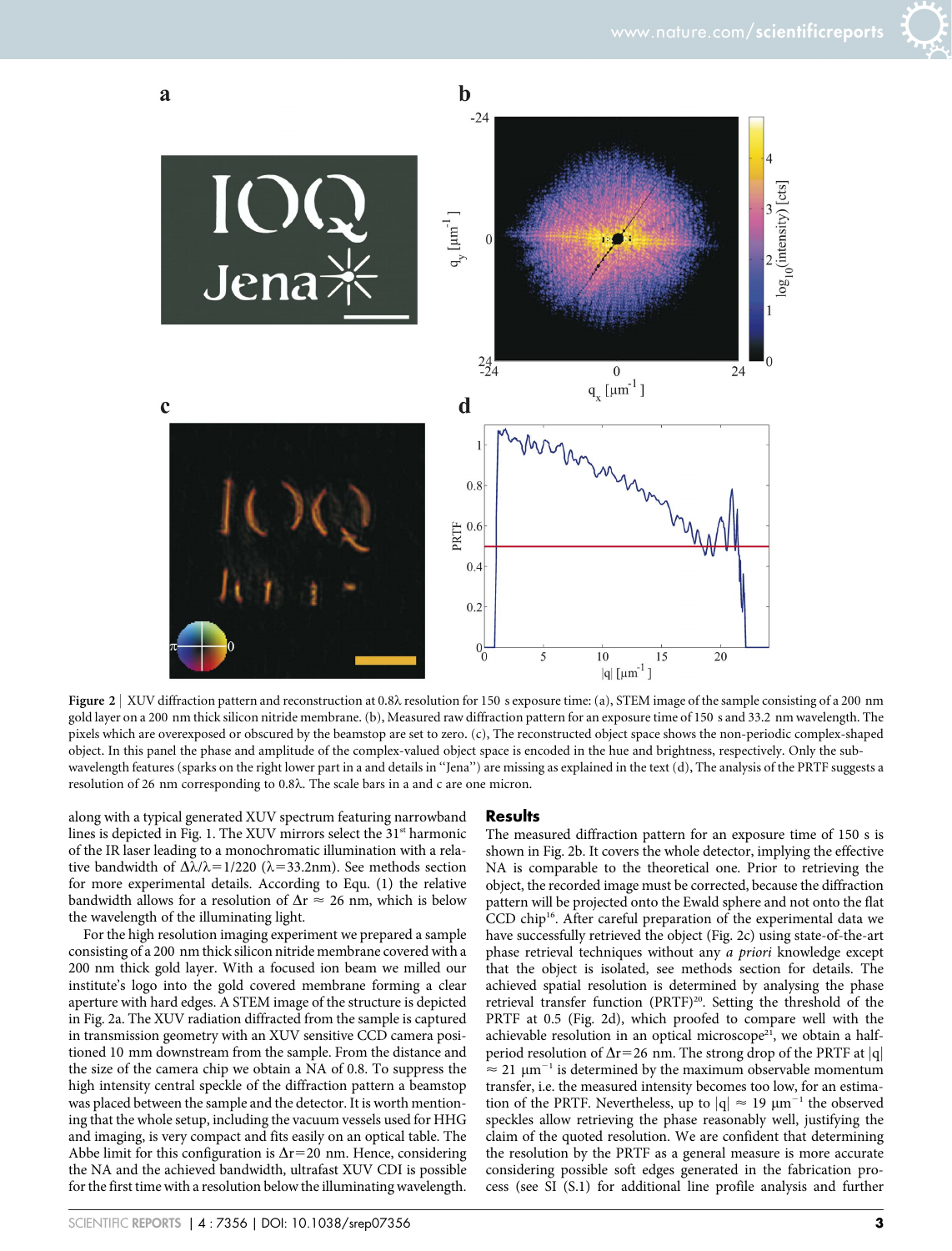

Figure 3 | Real-time XUV imaging at sub-70 nm spatial resolution: (a), Measured raw diffraction pattern using 1 s exposure time and 33.2 nm wavelength. The beamstop was removed for this measurement. The photon flux was sufficient to take full advantage of the dynamic range of the CCD. (b), Reconstructed object space (complex-value representation as in Fig. 2c) showing the main features of the nanostructured aperture. The scale bar is one micron. (c) The achieved spatial resolution according to the PRTF is  $\Delta r = 65$  nm, which corresponds to roughly two wavelengths of the illuminating light.

discussion). Note that the achieved resolution is below the wavelength of the illuminating light and compares to 0.8l. This measured value is in excellent agreement with the estimate considering the temporal coherence of the used light pulses. However, a few of the sub-50 nm details, e.g. the sparks in the right lower part of the structure, are not visible in the reconstruction. We attribute this to a slight tilt of the object with respect to the propagation direction of the light. Due to the large aspect ratio ( $\sim$ 30 nm width and 400 nm depth) already a slight tilt leads to obscuration of the light path, see SI (S.2) for a reconstruction of a different data set from a previous experimental run recorded at lower photon flux and thus lower effective NA. There, some features are visible which are not visible in Fig. 2c despite the overall resolution was lower. Hence, we are confident that the missing features can be attributed to the sample tilt.

For real world applications high spatial resolution is an essential feature, but equally important is the ability for real-time imaging, i.e. the exposure time should be in the order of one second or less without significantly reducing the resolution. Typical previously reported exposure times for reaching sub-100 nm resolution for compact HHG CDI setups range from 30 s (ref. 11) to several ten minutes<sup>10</sup>. Here, we recorded the diffraction pattern of the same sample with an exposure time of one second, whilst all other settings remained the same. From the raw data (Fig. 3a) we were able to reconstruct the image with good quality as shown in Fig. 3b. Despite the very short exposure time the photon flux was still sufficient to resolve the main features of the object. From the calculated PRTF (Fig. 3c) we have determined a half-period resolution of  $\Delta$ r=65 nm, which is only two-times the wavelength of the illuminating light. With the present setup microscopic images with sub-100 nm resolution can be taken with a rate of one frame per second. Therefore, we were able to reduce the integration time for sub-100 nm resolution by one order of magnitude. We present reconstructions for different exposure times in the SI (SI.3). The bottle-neck for using this in an applied scheme is the phase retrieval process, which still takes minutes even on powerful computers. Nevertheless, there are applications where the diffraction pattern is directly assessed, e.g. the recently demonstrated CDI based cancer cell classification<sup>22</sup>.

#### Discussion

In conclusion, we demonstrated coherent diffractive imaging with sub-wavelength resolution by using a high repetition rate fibre laser based narrowband XUV source. The obtained resolution ( $\Delta r = 0.8\lambda$ ) is the highest ever achieved resolution normalized to the wavelength for CDI regardless of the used source. Furthermore, this achievement demonstrates the high quality of the XUV beam and the unprecedented high degree of temporal coherence for a fiber laser driven HHG source. Moreover, the optical setup, including the laser, is much more compact than what is typically used for high resolution XUV CDI measurements and might soon allow implementing the presented technique even in portable setups. Furthermore, we demonstrated the capability of imaging sub-70 nm structures with an exposure time as short as one second, giving rise to a plethora of applications in real-time, time-resolved<sup>23</sup> and multi-dimensional imaging<sup>24</sup>. Recent improvements of the average power per harmonic in the XUV now exceeding 100  $\mu$ W per harmonic in FCPA driven HHG sources due to upscaling strategies<sup>18</sup> or using several harmonic lines<sup>25</sup> would significantly lower the exposure time further, allowing to use the full reported resolution in a real-time scheme. Along with the availability of different wavelengths in the harmonic frequency comb and the availability of a temporally highly correlated infrared laser this might open new possibilities in material and surface studies with wavelength-selective scattering. Further downscaling in the used wavelength towards the water window<sup>26</sup> will allow the application in life science in the near future.

#### Methods

Experimental Setup. The driving laser system consists of an ytterbium-doped fiber chirped pulse amplifier and subsequent compression in a xenon filled hollow core fiber, and is described elsewhere<sup>17</sup>. The 660 fs long pulses have an energy of about 350 mJ at a 200 kHz repetition rate. These pulses with an average power of 70 W are coupled into a hollow-core fiber with an inner diameter of 250  $\mu$ m and a length of 1 m. The fiber is mounted on a water-cooled V-groove and is filled with xenon gas at about 1.5 bar of pressure. The pulses are spectrally broadened to an rms bandwidth of 40 nm and subsequently compressed to  $\sim$  60 fs pulse duration with dielectric chirped mirrors. These temporally compressed 200 µJ pulses are focused into a krypton gas target that is supplied by a simple cylindrical nozzle having an opening of 250 mm. The intensity achieved in the focal spot is  $>$  10<sup>14</sup> W/cm<sup>2</sup>. The jet is positioned slightly behind the focal spot, which results in a low divergence beam and a narrow spectral bandwidth, both of which is beneficial for imaging experiments. In addition, we optimize the backing pressure ( $\sim$ 5 bar) and the opening of an iris placed in the collimated beam before the focusing optics in order to achieve the highest possible photon number in the 31<sup>st</sup> harmonic at  $\sim$ 37.3 eV or 33.2 nm wavelength, which is later selected by the XUV mirrors. We estimate the generated average power in the 31<sup>st</sup> harmonic to  $\sim$  5 µW (8.4·10<sup>11</sup> photons/s). A chicane made of two IRantireflection coated fused silica plates operated under 82° angle of incidence helps to separate the pump and XUV radiation<sup>27</sup>. With additional aluminium filters (0.5 micron total thickness) we efficiently suppress parasitic remaining IR light which is also partially reflected by the subsequent XUV mirrors<sup>28</sup>. Further downstream a concave spherical multilayer mirror  $(f = 1 \text{ m})$  collimates a single harmonic line at 37.3 eV. The XUV beam is then focused onto the sample with a second concave XUV multilayer ( $f = 0.5$  m) mirror. Both multilayer mirrors were produced with a dual ion beam sputtering system, described elsewhere<sup>29</sup>, generating a sequence of forty silicon/